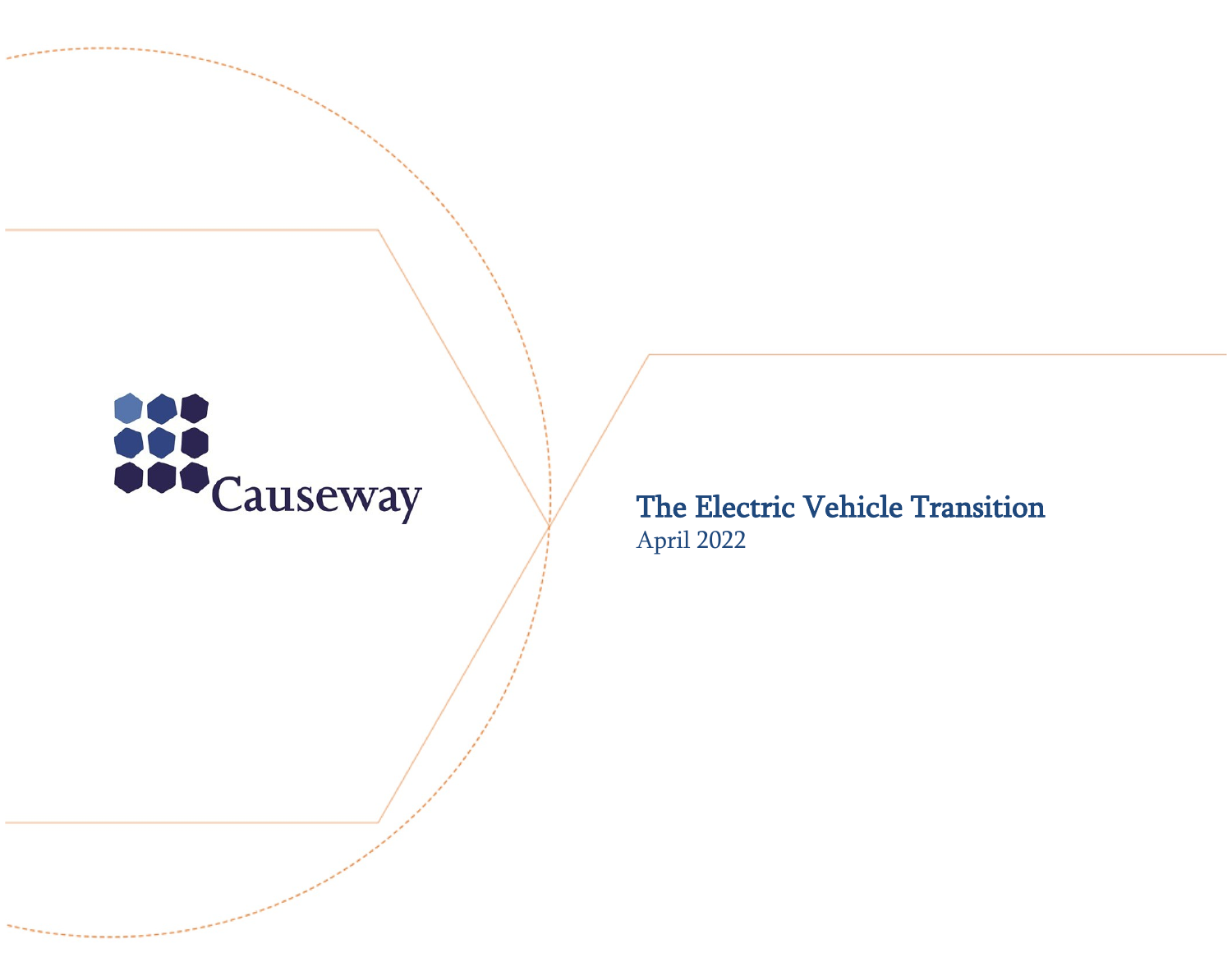#### Webinar Agenda

- 1. EV Penetration Accelerating
- 2. Tesla- Understanding the Disruptor
- 3. Causeway's approach to investing in global Autos as the industry transitions to EVs
- 4. Q&A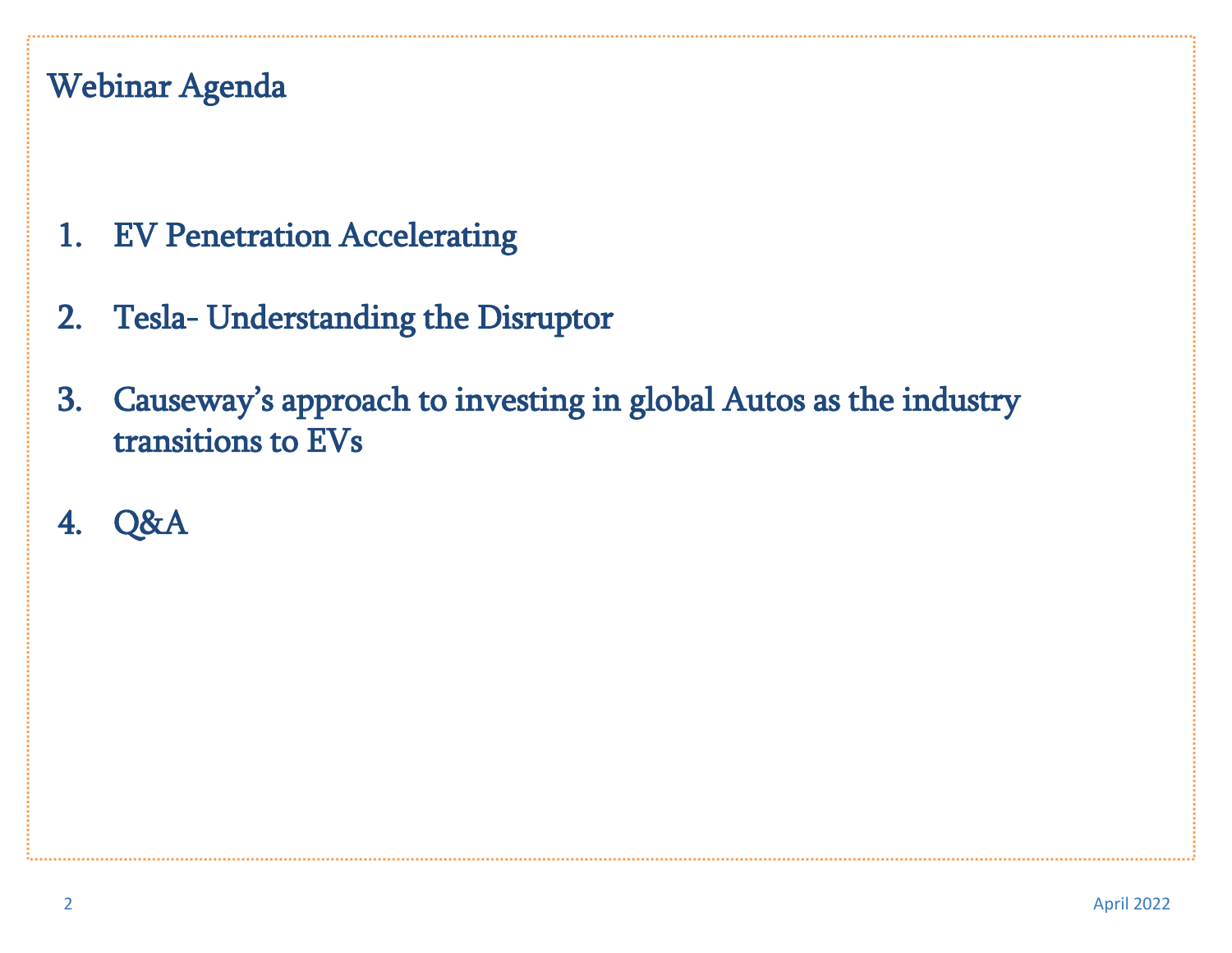## 1. EV Penetration Accelerating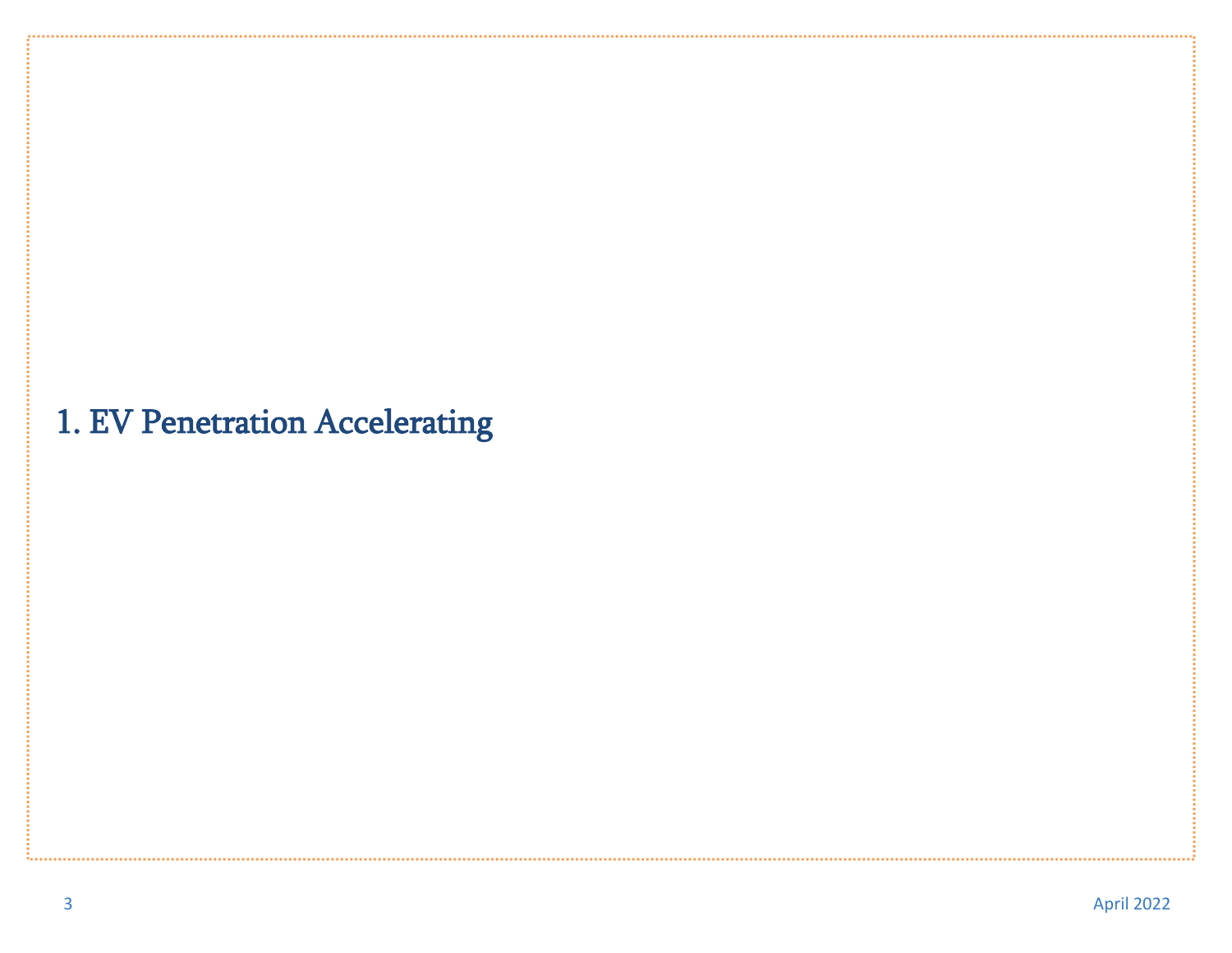#### Global EV Forecast: Europe and China Penetration Accelerating

- *EV Sales penetration doubled from 2020 to 2021*
- *We expect a continued doubling of penetration approximately every four years*

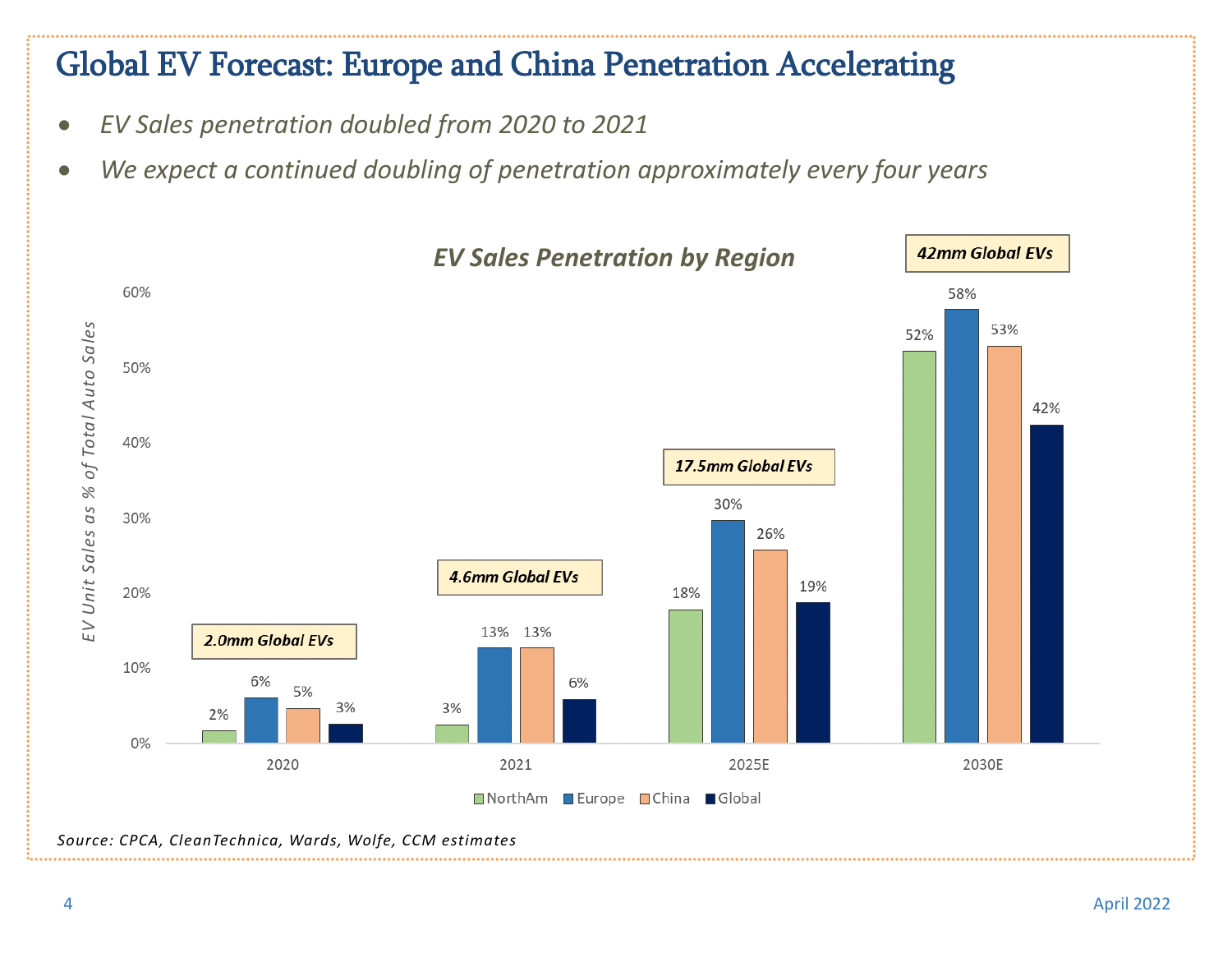# Why are EVs Superior Automobiles to ICEs?

| <b>Feature</b>  | <b>Electrical Vehicles (EVs) vs. Internal Combustion Engine Vehicles (ICEs)</b>                                                         |  |
|-----------------|-----------------------------------------------------------------------------------------------------------------------------------------|--|
| Safety          | EVs are safer vehicles because the battery is on the floor of the car, which<br>leaves a large crumple zone in the front of the vehicle |  |
| Performance     | EVs have <b>no acceleration lag</b> (peak torque at zero RPMs), unlike the<br>traditional ICE vehicle                                   |  |
| <b>Handling</b> | In an EV, the weight of the battery is spread out evenly underneath the<br>car giving the car much better balance/handling              |  |
| Maintenance     | EVs offer <b>lower cost of maintenance</b> and greater mechanical simplicity<br>relative to ICEs                                        |  |
|                 |                                                                                                                                         |  |
|                 |                                                                                                                                         |  |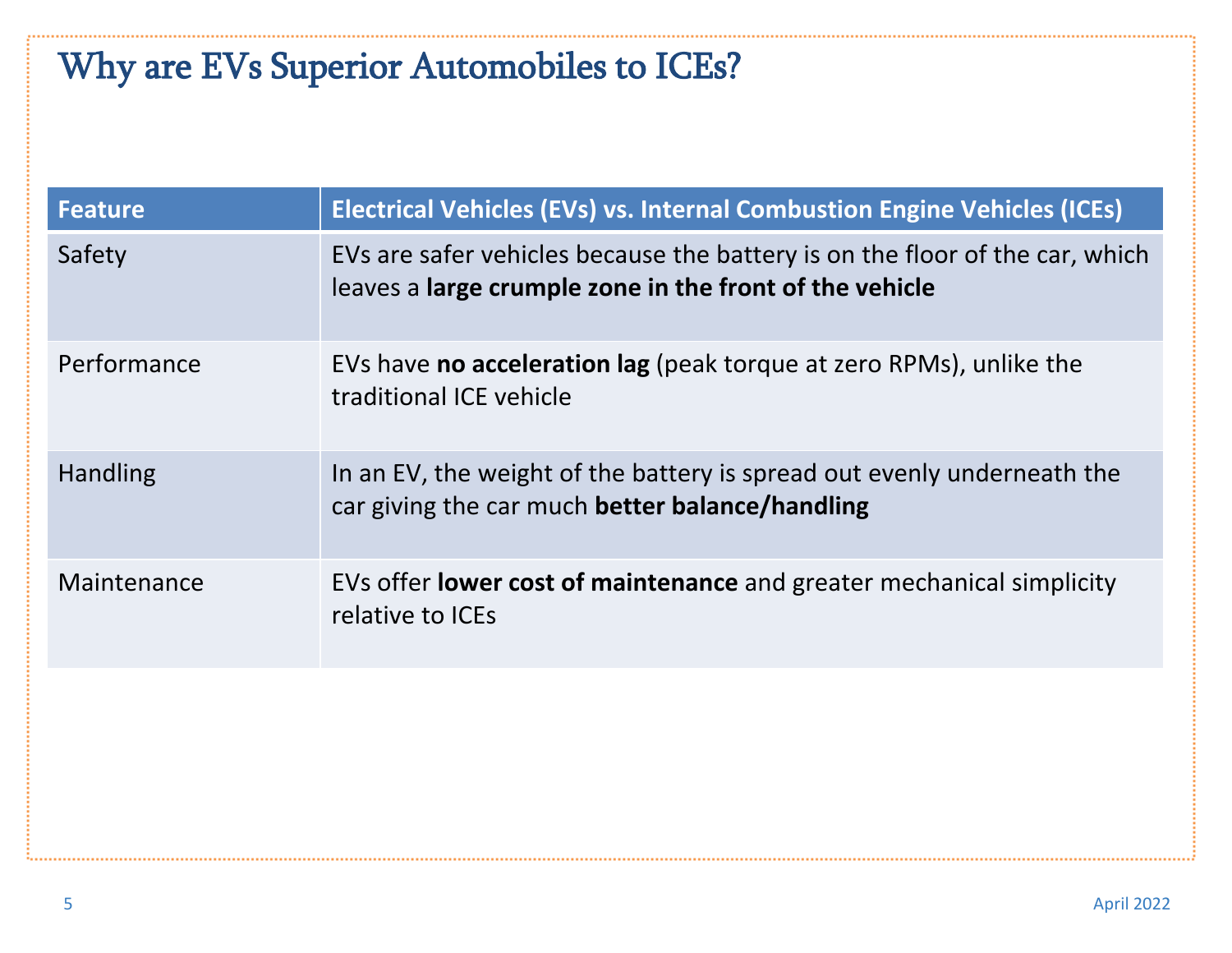#### EV Demand is Exceeding Supply

*Earliest Delivery for the Model Y is now 2023, despite 26% price increase*

> *Porsche initially planned for 20,000 Taycan units globally. It that sold that many in 1H21*

S.GO 395F

*Source: Company data, Reuters, Electrek*

*Ford says it now has nearly 200,000 reservations for F-150 Lightning, or 3 years of backlog*





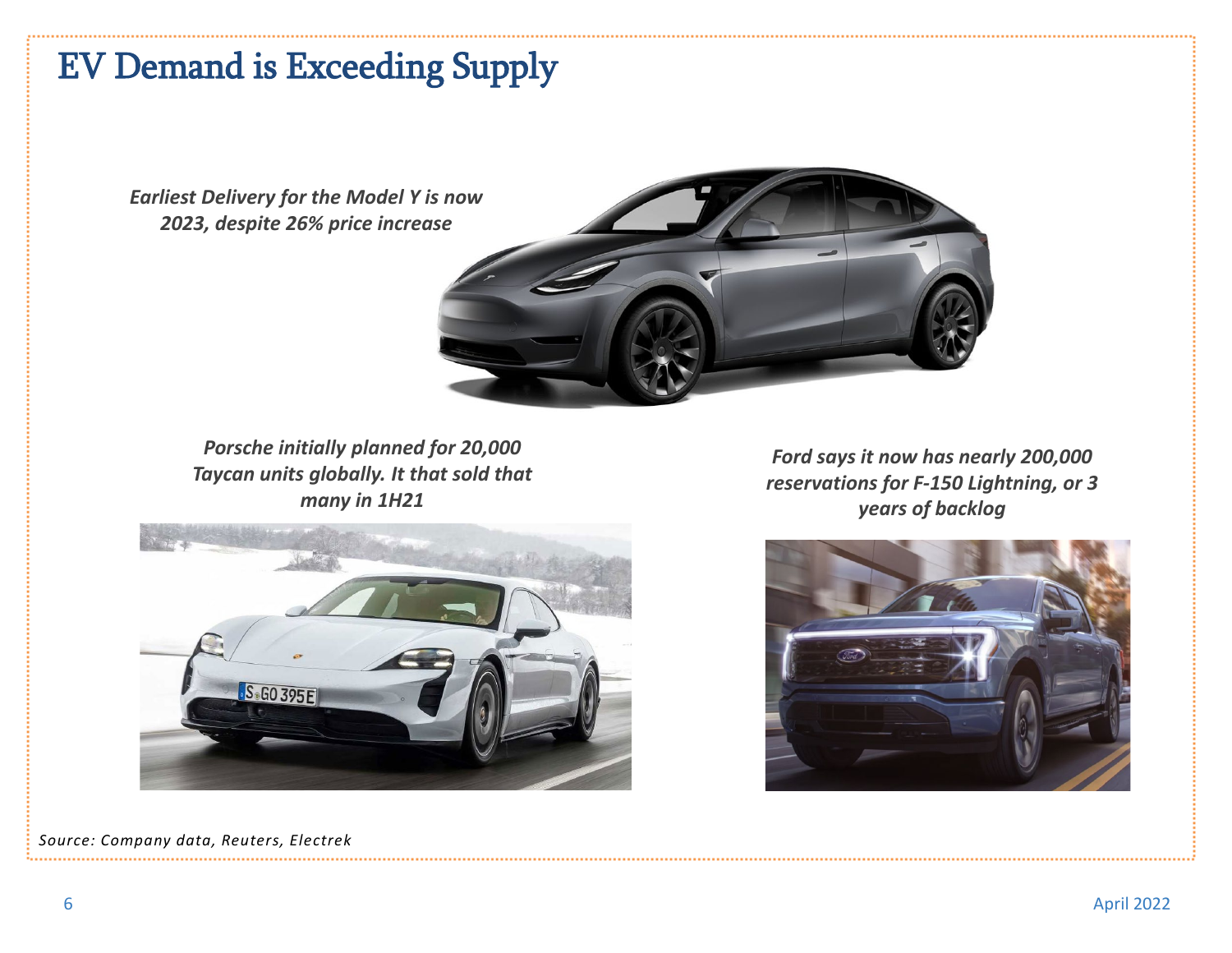## Automakers have Accelerated EV Spending

*Volkswagen's investment in EVs is the highest of the global original equipment manufacturers "OEMs" (~\$8.5Bn)*

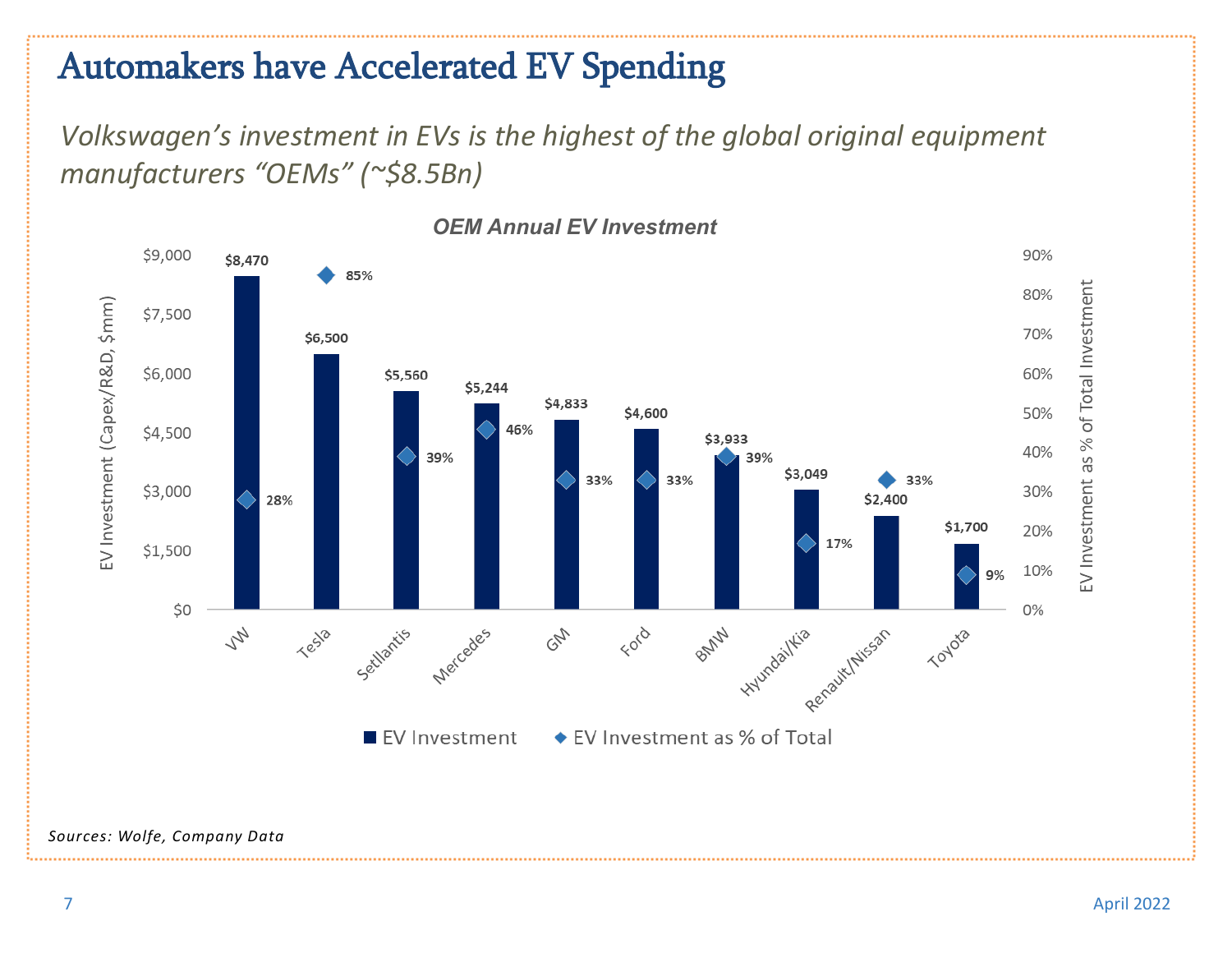## New EVs from both Legacy and Startup OEMs

#### *EV options for the consumer are likely to multiply, supporting EV demand*



**Audi Q6 e-tron**

**ASP:** \$70,000+ (est.) **EPA range**: 370+ miles (est.)



**Fisker Ocean** 

ASP: \$37,500 (starting) EPA range: Up to 350 miles (prelim)



Ford F-150 Lightning

ASP: \$41,669 (starting) EPA range: Up to 300 miles

*Sources: Company Data, Wolfe*



**Ford Mustang Mach-E** 

ASP: \$42,895 (starting) EPA range: Up to 300 miles



**Rivian R1S** 

ASP: \$70,000+ (starting) **EPA range:** Up to 400 miles (prelim)



**Hyundai lonig** 

ASP: \$33,245 (starting) EPA range: Up to 170 miles



**Porsche Macan EV**

**ASP:** \$80,000+ (est.) **EPA range**: 300+ miles (est.)



VW ID.3 (EU/China) & ID.4 (Global)

ASP: \$33,000-\$45,000 (est.) **WLTP range: Up to 340 miles** 



**Chevy Bolt Gen 2** 

ASP: \$31,955 (starting) EPA range: Up to 259 miles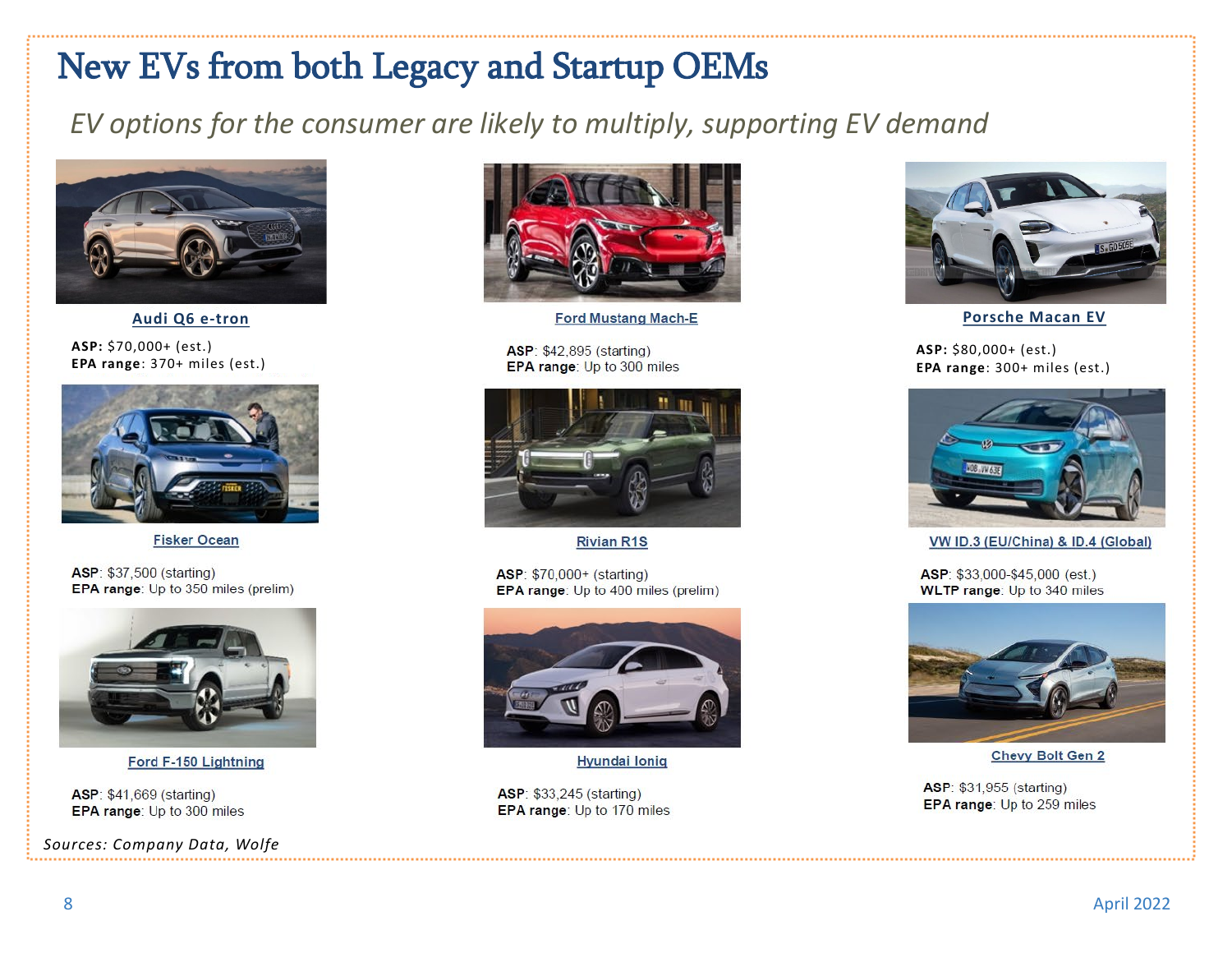#### Battery Technology is Poised for Significant Breakthroughs



**Historical Industry Average Battery Pack Cost\*** 

*Lithium-ion battery pack prices have fallen by >85% in the past decade.*

*\*Approx. based on 75kWh battery pack Sources: BloombergNEF, CCM estimates*

*OEMs targeting <\$90/kWh battery pack costs by 2025; <\$75 by 2030.*

*Tesla, VW and GM expected to be leaders in battery costs*

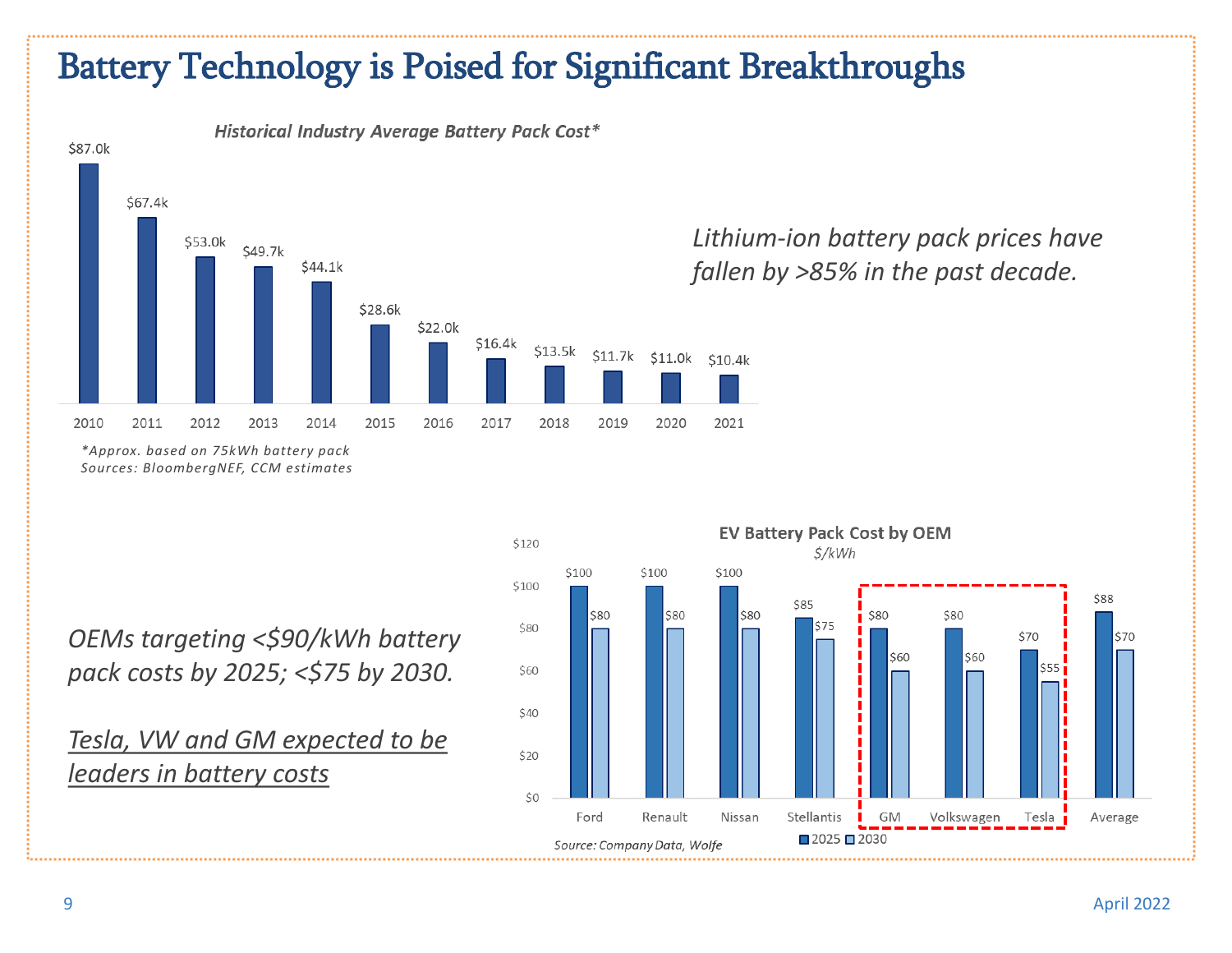#### 2. Tesla- Understanding the Disruptor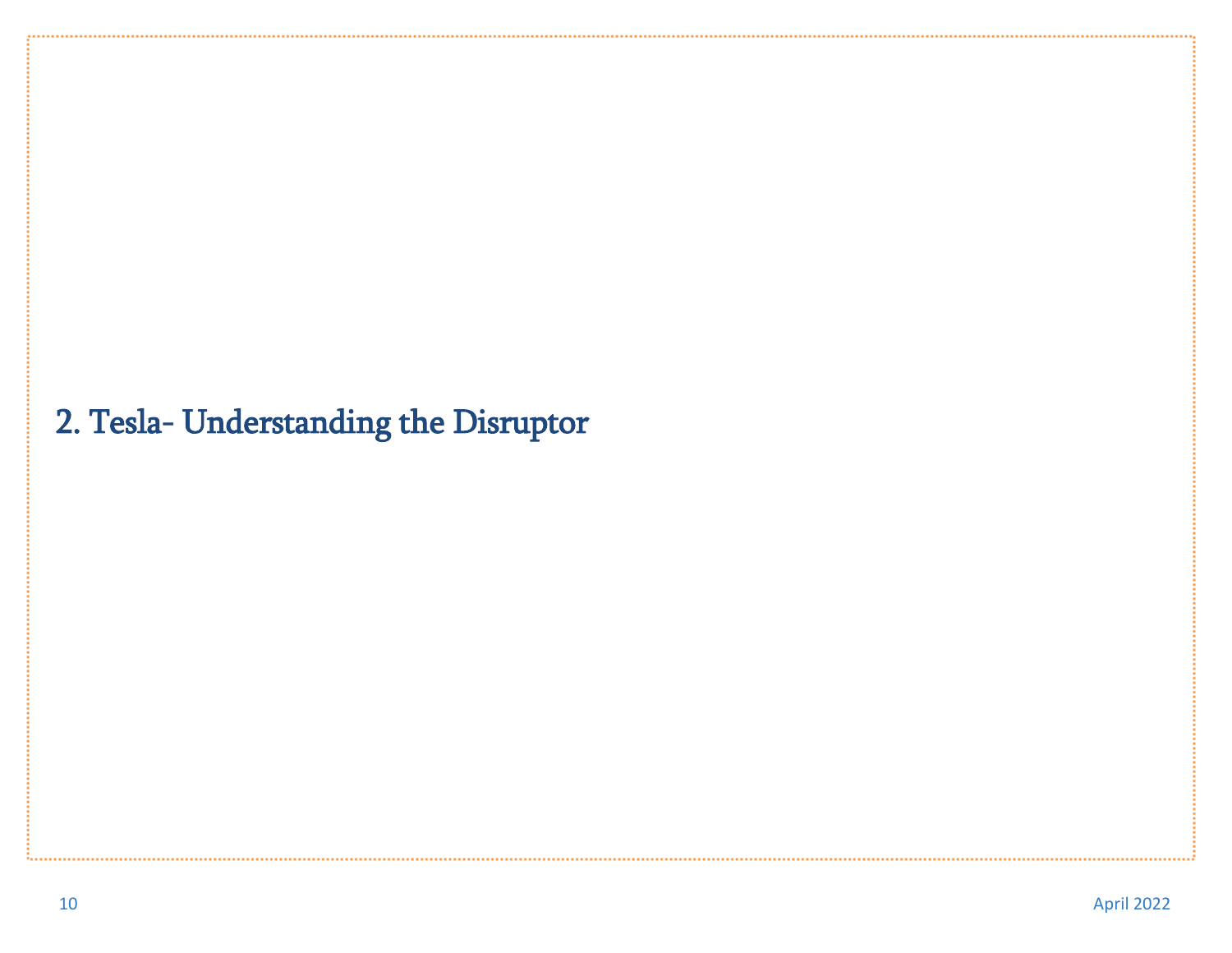#### Automotive Industry Market Capitalization Has Tripled

*The automotive industry has tripled in size with the flurry of new entrants Will the future profitability of EVs support these valuations?*

> *2022 Market Cap \$2.0 Trillion*

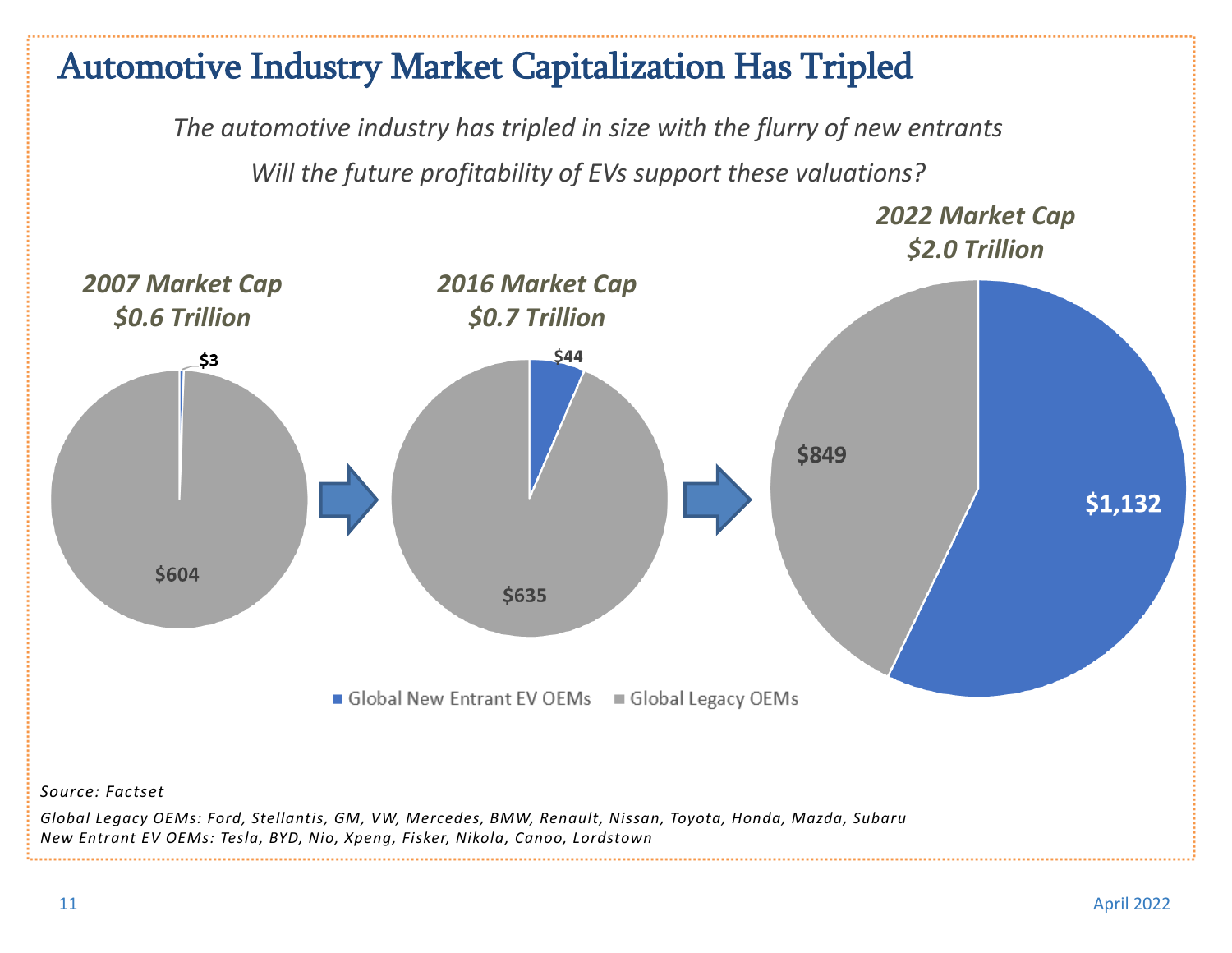#### Tesla's Stock Price Explained by Two Phases of Concept to Reality



*Source: Bloomberg, Factset, Plastics News, Wolfe Research*



*Tesla's success was supported by consistently having some of the highest consumer satisfaction ratings*



*Tesla has given the blueprint on how to build a successful EV business. Which OEMs can make the transition?*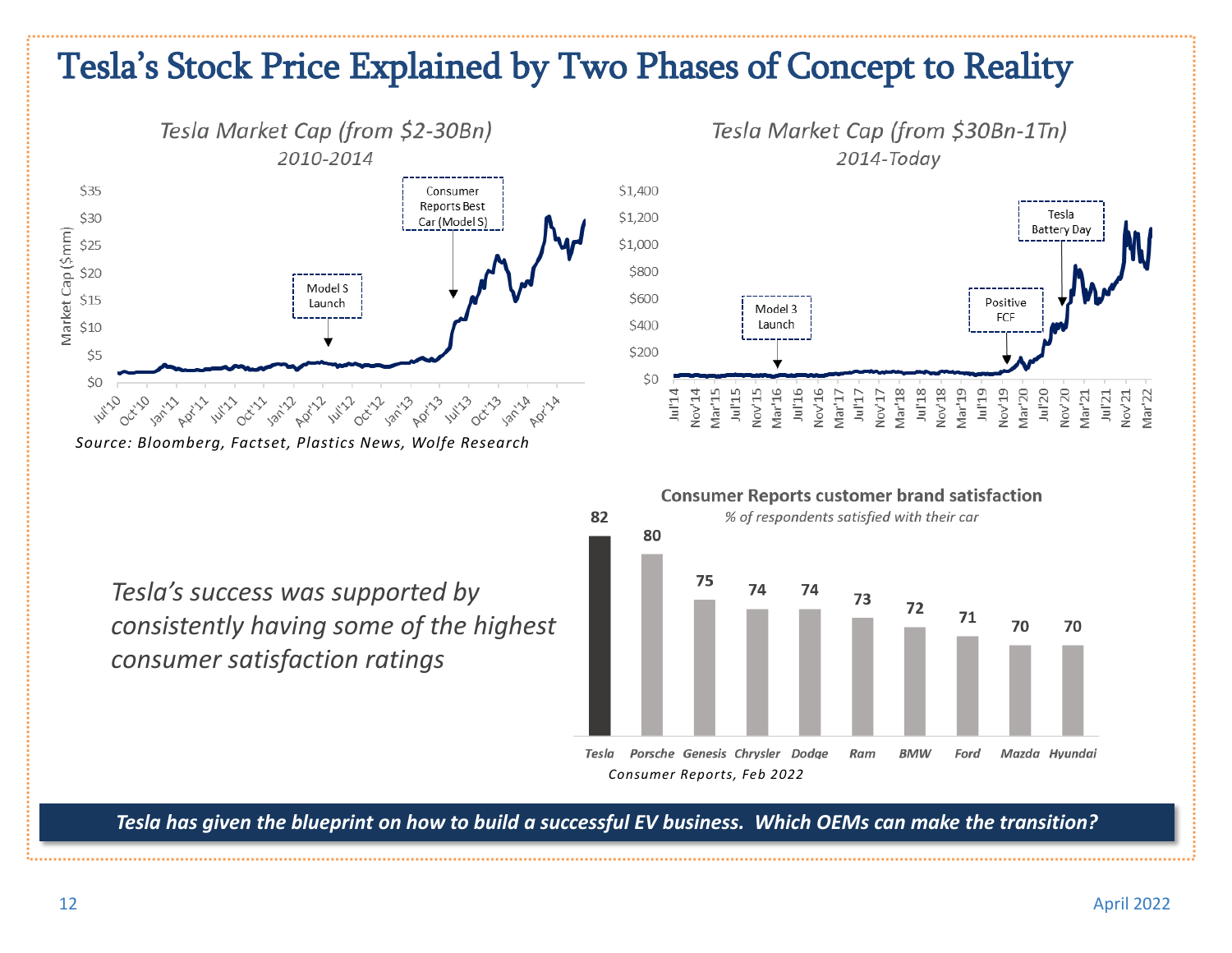### 3. Causeway's approach to investing in global autos as the industry transitions to EVs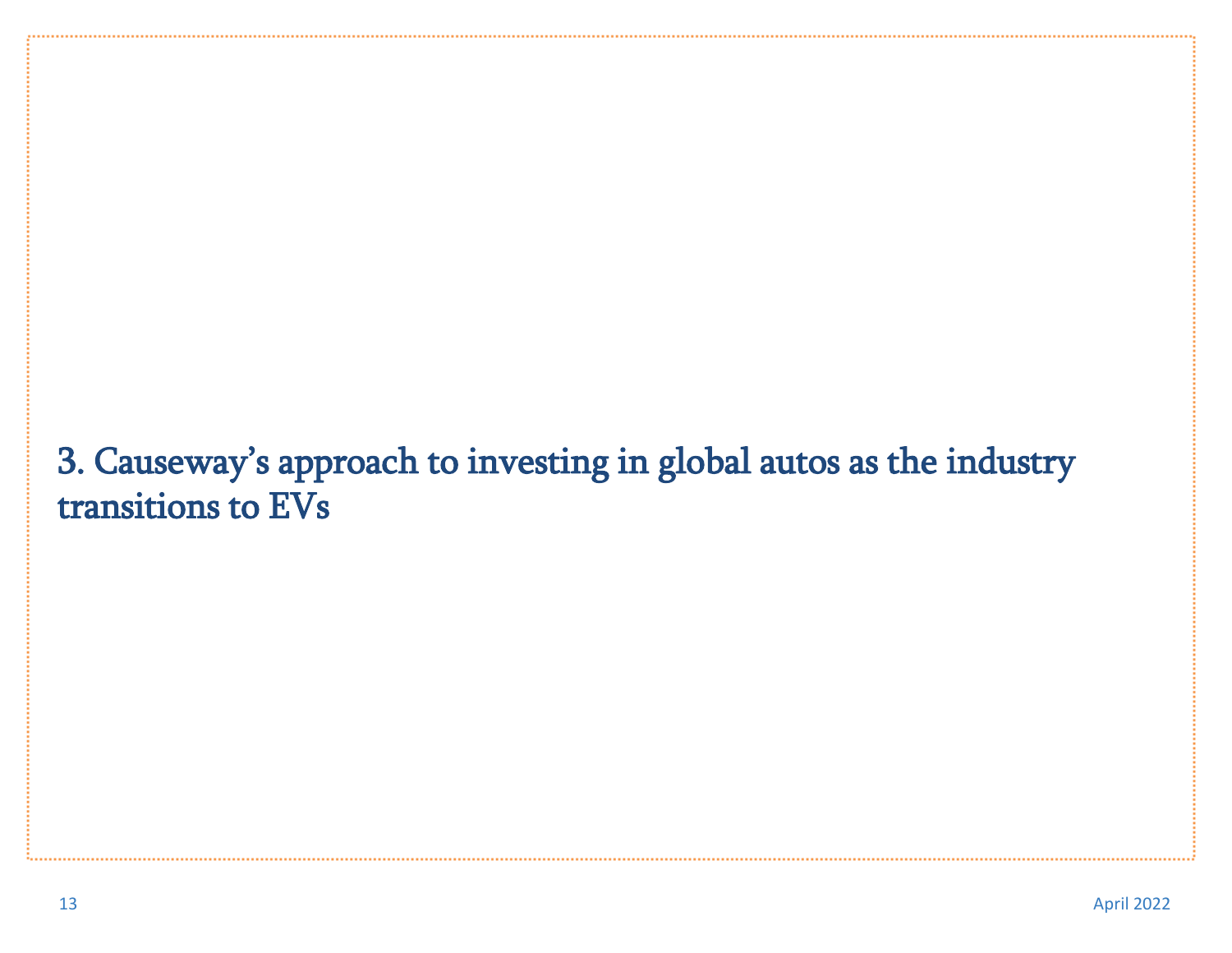#### Capital Raises by New Entrants Driving Massive Increase in Investment

- *Tesla becomes self-funding (free cash flow positive) in 2019. Proves start-up EV business model can work*
- *The market perceives Tesla's business model as a terminal winner*
- *Capital markets open to new entrants and incumbents accelerate EV investments*

#### *\$47Bn raised by new entrants from 2019-2021*

| <b>Tesla</b>            | \$14.5B | Arrival                   | \$660m |
|-------------------------|---------|---------------------------|--------|
| Rivian                  | \$8.0B  | Proterra                  | \$648m |
| Xpeng                   | \$5.1B  | <b>Nikola</b>             | \$616m |
| <b>NIO</b>              | \$4.6B  | <b>Hyliion</b>            | \$520m |
| <b>Lucid Motors</b>     | \$4.4B  | Lion Electric             | \$500m |
| Li Auto Inc             | \$2.7B  | <b>REE Automotive</b>     | \$500m |
| <b>Fisker</b>           | \$1.0B  | <b>Electric Last Mile</b> | \$379m |
| Microvast               | \$752m  | Lightning eMotors         | \$373m |
| <b>Faraday Future</b>   | \$748m  | Workhorse                 | \$270m |
| <b>Lordstown Motors</b> | \$675m  |                           |        |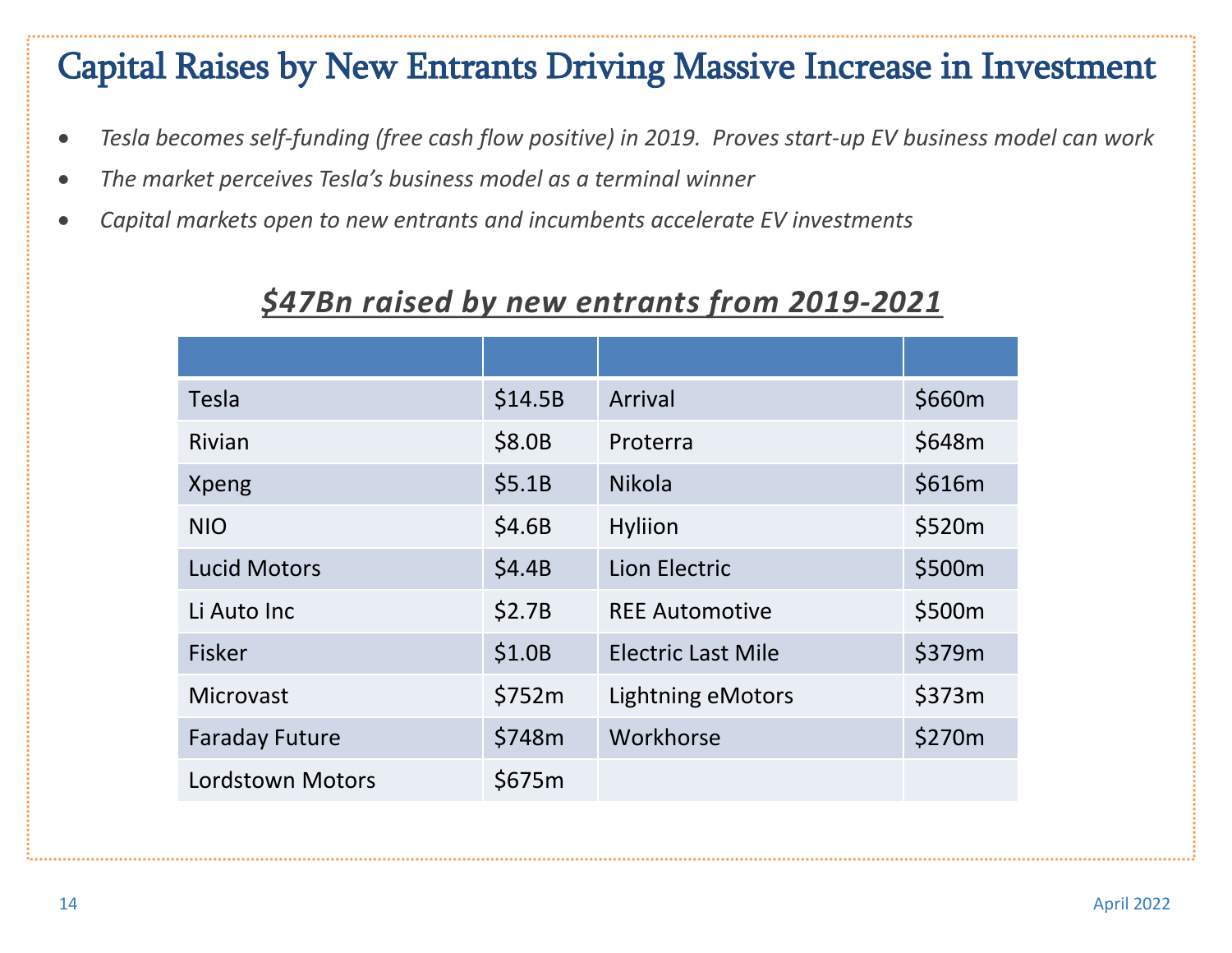#### Future Market Leaders in EVs



#### *Source: Evercore ISI, UBS, CCM estimates*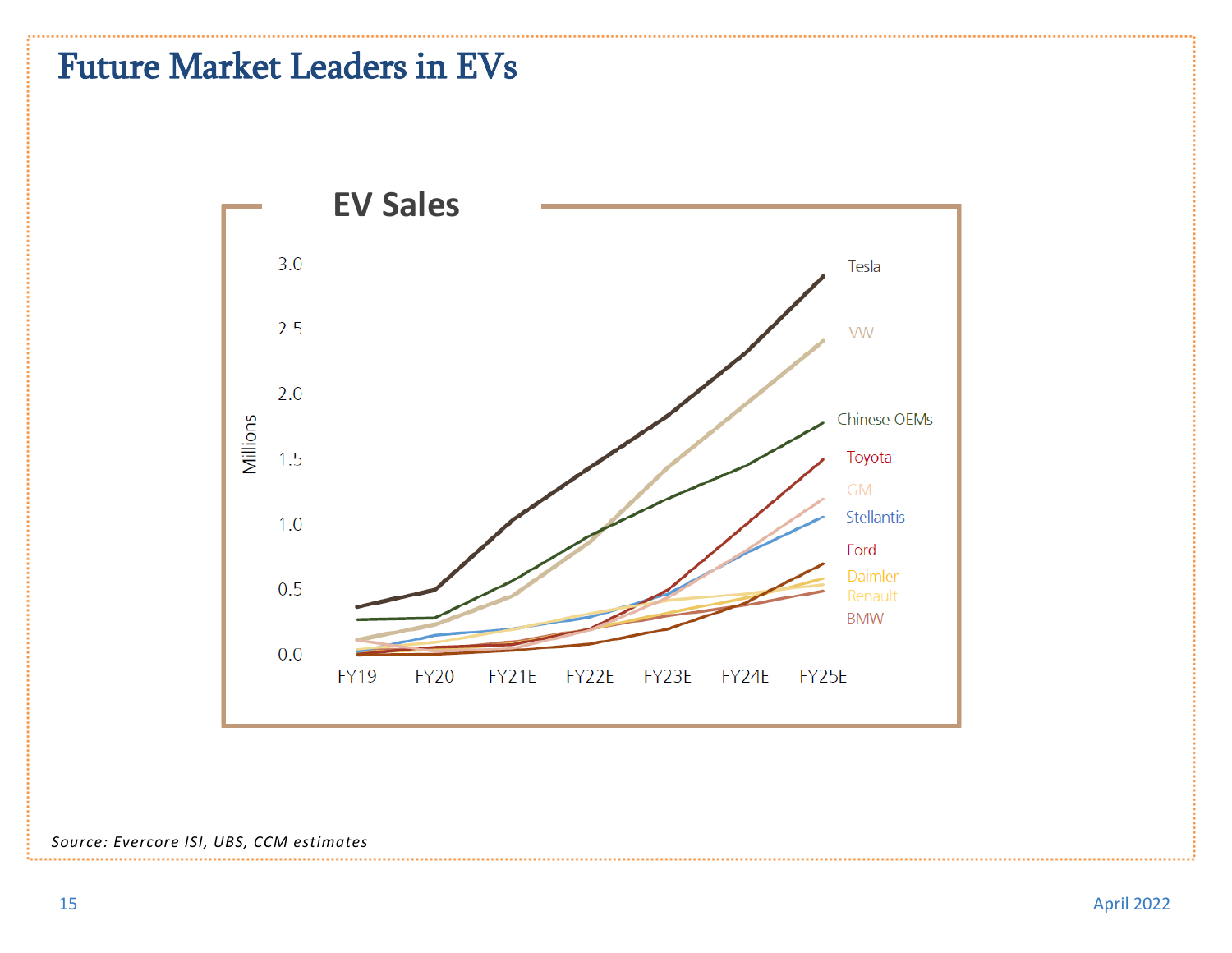#### **Conclusions**

*EV sales penetration is poised to accelerate in the coming decade*

*Tesla the Disruptor: The blueprint on how to build a successful EV business*

*Tesla will likely be the market leader, but this is not a winner-take-all market*

*Incumbent OEs, who have made the upfront investment and have scale, could make the transition*